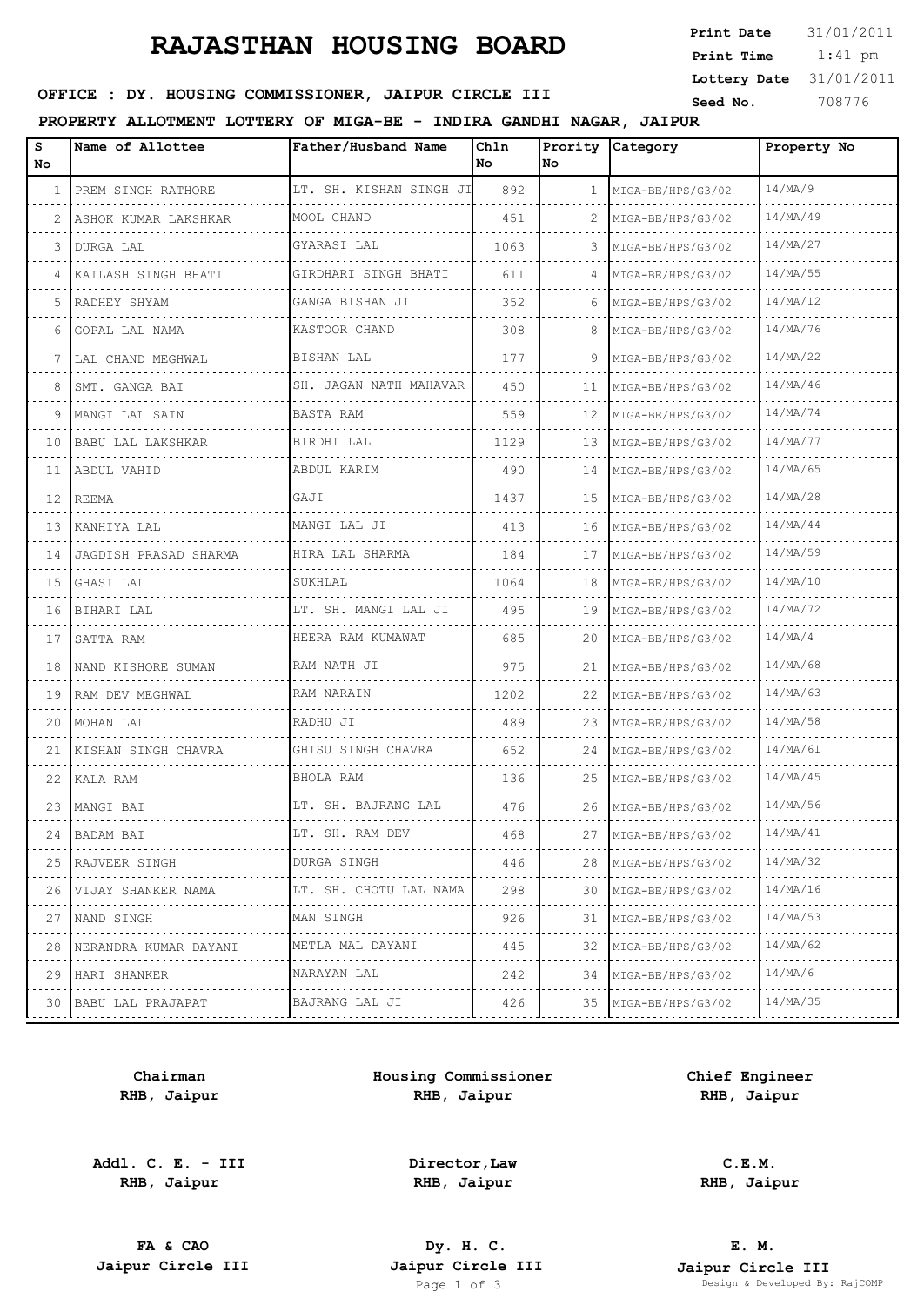# **RAJASTHAN HOUSING BOARD**

| Print Date   | 31/01/2011 |
|--------------|------------|
| Print Time   | $1:41$ pm  |
| Lottery Date | 31/01/2011 |
| Seed No.     | 708776     |

## **SERICE : DY. HOUSING COMMISSIONER, JAIPUR CIRCLE III** Seed No. 308776

## **PROPERTY ALLOTMENT LOTTERY OF MIGA-BE - INDIRA GANDHI NAGAR, JAIPUR**

| $\mathtt{s}$<br>No | Name of Allottee           | Father/Husband Name          | Chln<br>No | No | Prority Category       | Property No   |
|--------------------|----------------------------|------------------------------|------------|----|------------------------|---------------|
| 31                 | OM PRAKASH SINGH           | LT. SH. SHOY PAL SINGH<br>.  | 1183       |    | 36 MIGA-BE/HPS/G3/02   | 14/MA/54      |
|                    | 32   DUBARI BAG            | DHANESHVER BAG               | 405        | 37 | MIGA-BE/HPS/G3/02      | 14/MA/17      |
| 33                 | RAJENDRA PRASAD SHARMA     | SHYAM LAL SHARMA             | 844        | 38 | MIGA-BE/HPS/G3/02<br>. | 14/MA/24      |
| 34                 | JAFER MOHAMMAD             | MUJAFFER KHAN                | 455        | 39 | MIGA-BE/HPS/G3/02      | 14/MA/25<br>. |
| 35                 | KHEM CHAND DIXIT           | LT. SH. C.M. DIXIT           | 241        | 40 | MIGA-BE/HPS/G3/02      | 14/MA/64      |
|                    | 36  СНАUТН МАL             | RAM GOPAL                    | 462        | 41 | MIGA-BE/HPS/G3/02      | 14/MA/15      |
| 37                 | PHOOLAN DEVI               | LT. SH. POONA RAM            | 505        | 42 | MIGA-BE/HPS/G3/02      | 14/MA/78      |
| 38                 | CHATURBHUJ MAHAVAR         | VISHAN LAL JI                | 447        | 43 | MIGA-BE/HPS/G3/02      | 14/MA/36      |
| 39                 | REEMA                      | BHADIA                       | 459        | 44 | MIGA-BE/HPS/G3/02      | 14/MA/29      |
| 40                 | BHANWER SINGH              | CHATAR SINGH                 | 1419       | 45 | MIGA-BE/HPS/G3/02      | 14/MA/42      |
|                    | 41   SHAUKAT ALI           | IFTIKHAR ALI                 | 1000       | 46 | MIGA-BE/HPS/G3/02      | 14/MA/73      |
|                    | 42 KALU RAM                | RAM CHAND                    | 427        | 47 | MIGA-BE/HPS/G3/02      | 14/MA/30      |
| 43                 | JAGAN NATH SUMAN           | CHATURBHUJ SUMAN             | 434        | 48 | MIGA-BE/HPS/G3/02      | 14/MA/52      |
| $\sim$ $\sim$      | 44   JAGDISH PRASAD SHARMA | LT. SH. LAXMI NARAYAN S<br>. | 403        | 49 | MIGA-BE/HPS/G3/02      | 14/MA/20      |
|                    | 45   MADAN LAL SHARMA      | SATYA NARAIN SHARMA          | 245        | 50 | MIGA-BE/HPS/G3/02      | 14/MA/11      |
| 46                 | INIJAM KHAN                | JAMALLUDIN                   | 1182       | 51 | MIGA-BE/HPS/G3/02      | 14/MA/48      |
| 47                 | YOGENDRA KUMAR ROHIRA      | LT. SH. HEERA NAND JI        | 444        | 52 | MIGA-BE/HPS/G3/02      | 14/MA/26      |
| 48                 | SURAJ MAL SUMAN            | UDAI PRAKASH MALI            | 439        | 53 | MIGA-BE/HPS/G3/02      | 14/MA/23      |
| 49                 | TULSI RAM                  | RAMKARAN                     | 412        | 54 | MIGA-BE/HPS/G3/02      | 14/MA/19      |
|                    | 50 RASHIDAN BANO           | LT. SH. MOHD. AKIL           | 463        | 55 | MIGA-BE/HPS/G3/02      | 14/MA/31      |
|                    | 51 RAM DAYAL               | LT. SH. KUNGER LAL           | 1203       | 56 | MIGA-BE/HPS/G3/02      | 14/MA/57      |
| 52                 | NIJMUNISHA                 | LT. SH. IKBAL AHAMED<br>.    | 430        | 57 | MIGA-BE/HPS/G3/02      | 14/MA/60      |
|                    | 53 RAVI PRAKASH SHARMA     | LT. SH. MATHURA LAL JI       | 1066       | 58 | MIGA-BE/HPS/G3/02      | 14/MA/43      |
| 54                 | HANUMAN RAM PRAJAPAT       | MEGHA RAM JI                 | 201        | 60 | MIGA-BE/HPS/G3/02      | 14/MA/67      |
| 55.                | MANPHULI BAI               | LT. SH. BHERU LAL<br>.       | 775        | 61 | MIGA-BE/HPS/G3/02      | 14/MA/51      |
| 56                 | GAYUR AHAMAD               | ABDUL HAKEEM GAJDHAR         | 1344       | 62 | MIGA-BE/HPS/G3/02      | 14/MA/5       |

#### **List of remaining houses (19):**

|                          | $14/\text{MA}/7$ , $14/\text{MA}/8$ , $14/\text{MA}/13$ , $14/\text{MA}/14$ , $14/\text{MA}/18$ , $14/\text{MA}/21$ , $14/\text{MA}/33$ , $14/\text{MA}/34$ , $14/\text{MA}/37$ ,   |  |  |  |
|--------------------------|-------------------------------------------------------------------------------------------------------------------------------------------------------------------------------------|--|--|--|
|                          | $14/\text{MA}/38$ , $14/\text{MA}/39$ , $14/\text{MA}/40$ , $14/\text{MA}/47$ , $14/\text{MA}/50$ , $14/\text{MA}/66$ , $14/\text{MA}/69$ , $14/\text{MA}/70$ , $14/\text{MA}/71$ , |  |  |  |
| $14/MA/75$ , ** $END$ ** |                                                                                                                                                                                     |  |  |  |

**Chairman RHB, Jaipur**

**Addl. C. E. - III RHB, Jaipur**

**Housing Commissioner RHB, Jaipur**

**Chief Engineer RHB, Jaipur**

**Director,Law RHB, Jaipur**

**C.E.M. RHB, Jaipur**

**FA & CAO Dy. H. C.**

**E. M. Jaipur Circle III Jaipur Circle III Jaipur Circle III Jaipur Circle III Jaipur Circle III Page 2 of 3 Developed By:** Pesign & Developed By: RajCOMP